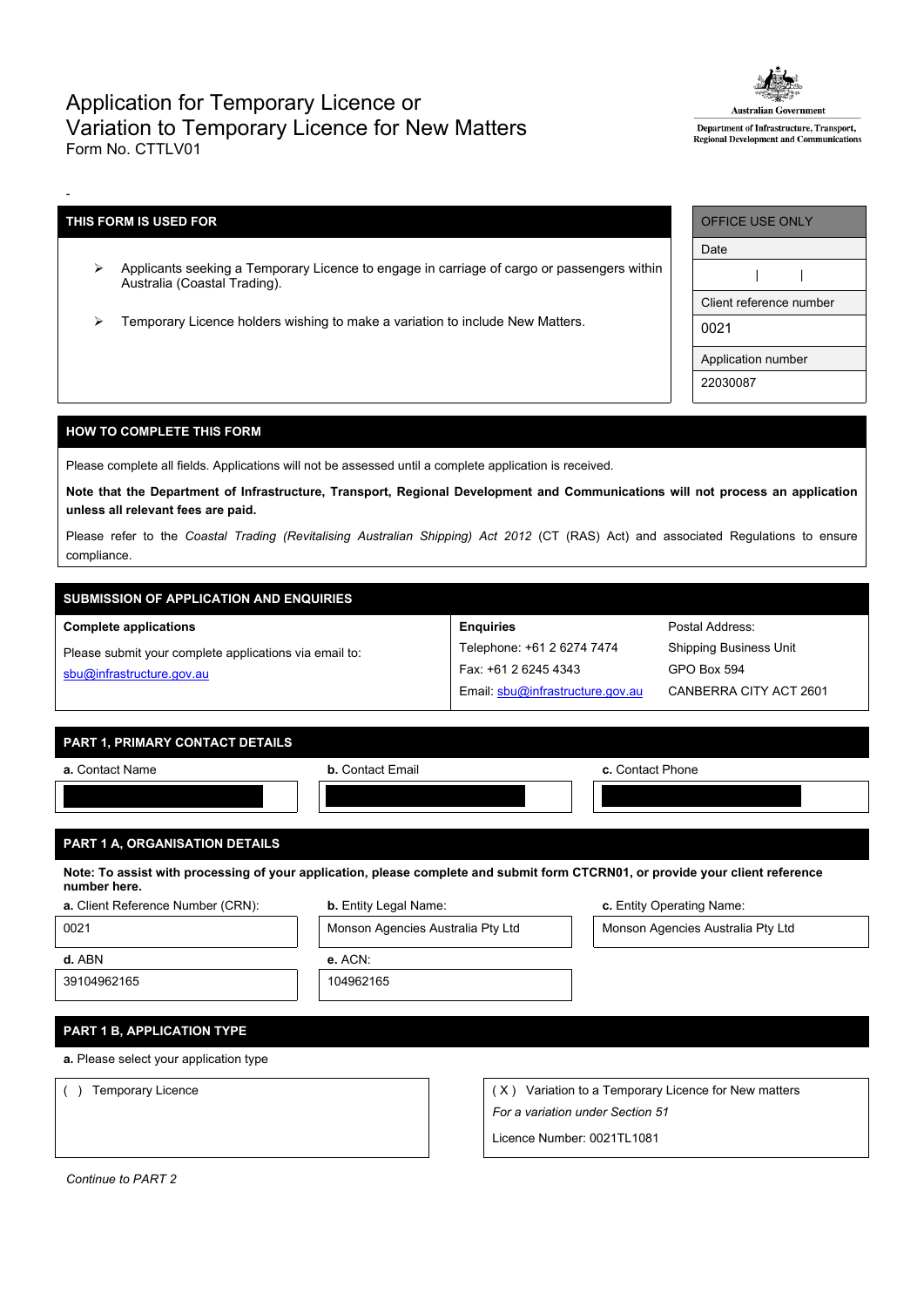|                                          | <b>PART 2, VOYAGE DETAILS</b> |                |                  |                                 |           |                                             |                           |                                                      |               |                                        |                                               |
|------------------------------------------|-------------------------------|----------------|------------------|---------------------------------|-----------|---------------------------------------------|---------------------------|------------------------------------------------------|---------------|----------------------------------------|-----------------------------------------------|
| <b>Category of</b><br>trade <sup>1</sup> | Cargo description             | Load port      | Discharge port   | Volume /<br>amount <sup>2</sup> |           | <b>Expected</b><br>loading date<br>dd/mm/yy | <b>Vessel</b><br>name $3$ | <b>Vessel</b><br>capacity/size<br>(gross tonnes) $3$ | Vessel type 3 | <b>Dangerous</b><br>goods <sup>4</sup> | <b>Relationship to</b><br>Vessel <sup>5</sup> |
| <b>Other Bulk</b><br>Liquids             | Other                         | <b>Dampier</b> | Kwinana          | 21100                           | <b>MT</b> | 26/04/2022                                  |                           |                                                      |               | <b>Yes</b>                             |                                               |
| <b>Other Bulk</b><br>Liquids             | Other                         | <b>Dampier</b> | <b>Gladstone</b> | 19460                           | <b>MT</b> | 12/04/2022                                  |                           |                                                      |               | <b>Yes</b>                             |                                               |